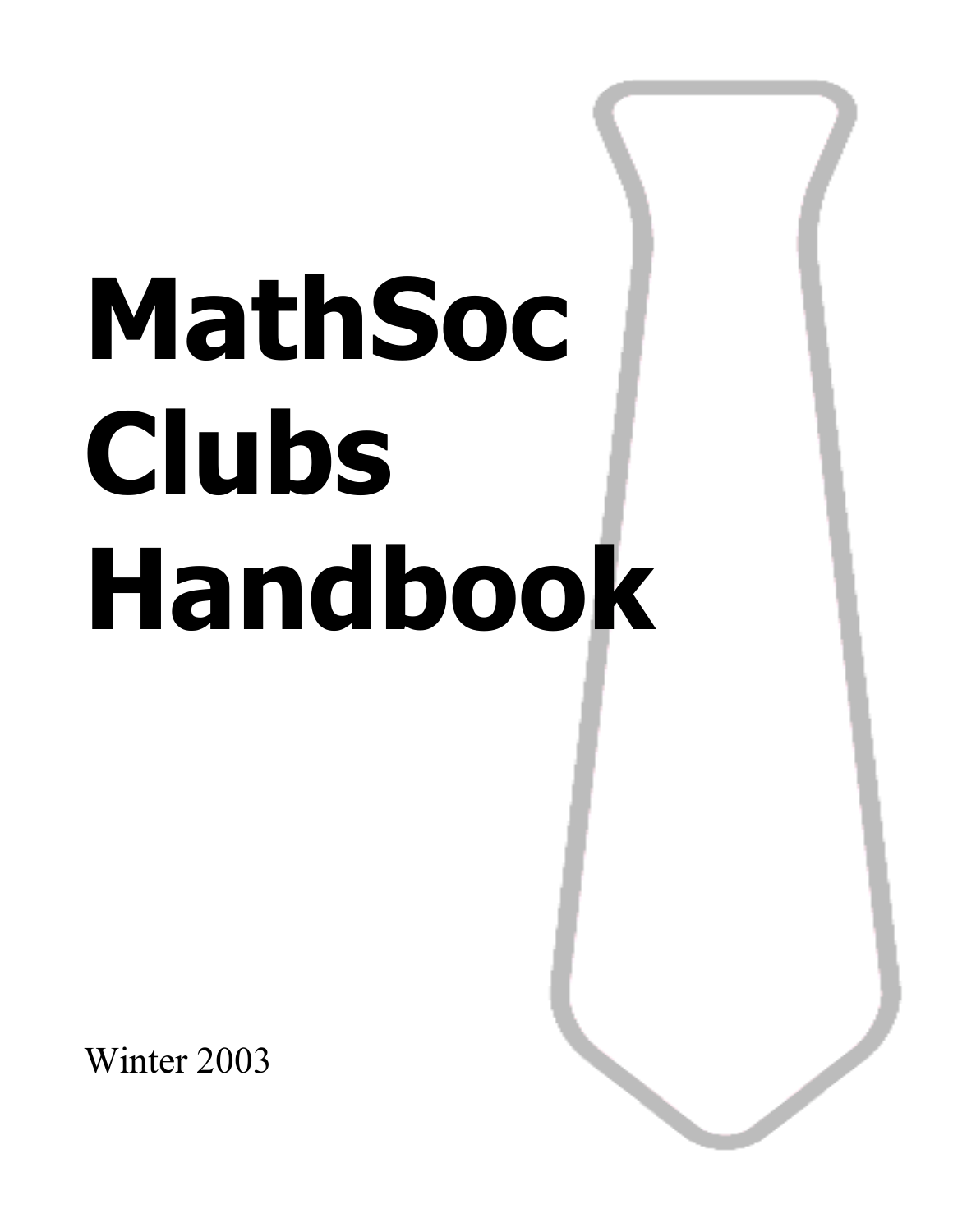# **Table of Contents**

| Chapter 1.        |            |
|-------------------|------------|
| <b>Chapter 2.</b> |            |
|                   |            |
|                   |            |
|                   |            |
| Chapter 4.        |            |
|                   |            |
|                   |            |
|                   |            |
|                   | Chapter 3. |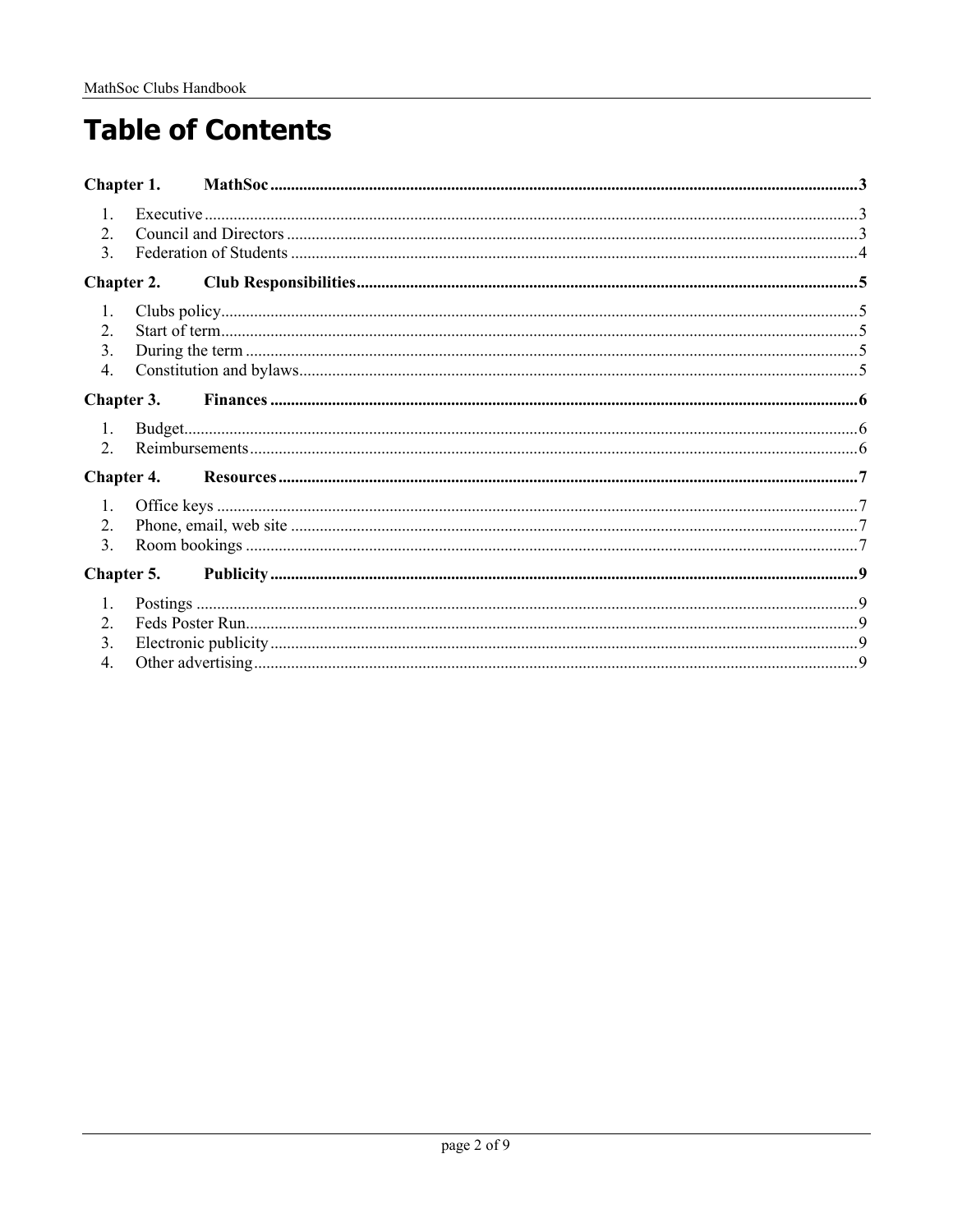# **Chapter 1. MathSoc**

The Mathematics Society of the University of Waterloo represents and provides services and activities for the undergraduate students in the Faculty of Mathematics. Its mission, according to the Bylaws of the Society, is:

"The object of the Society shall be to promote and co-ordinate student participation in athletic, cultural, social, academic and recreational activities; to provide services to undergraduates in the faculty; encourage inter-student communication and co-operation; increase awareness of the Faculty of Mathematics in the outside community; and to aid in and give a forum for student representation within the faculty of Mathematics and the University of Waterloo as a whole."

#### **1. Executive**

MathSoc has four executive members: President, Vice-President, Academic (VPA), Vice-President, Activities and Services (VPAS), and Vice-President, Finance (VPF).

The President is the chief executive officer of the Society and is responsible for representing the Society, interpreting the bylaws, and supervising the remaining executives and the operations of the organization. The President's email address is **pres@mathsoc.uwaterloo.ca.** 

The VPA is responsible for representing the Society on all academic issues. Clubs may wish to interact with the VPA to facilitate communication on academic issues for their departments. The VPA's email address is vpa@mathsoc.uwaterloo.ca.

The VPAS is responsible for the day-to-day operations of the Society, for supervising the organization of activities, and managing services and volunteers. Clubs may need to interact with the VPAS to plan events. The VPAS' email address is vpas@mathsoc.uwaterloo.ca.

The VPF is responsible for maintaining the financial records and assets of the organization. Clubs need to interact with the VPF on all financial issues. The VPF's email address is  $vpf@math>mathcong c.u.$ 

## **2. Council and Directors**

The Society is governed by a representative Council, whose voting members consist of the executive members and elected representatives from each plan (and from terms 1A and 1B). Each Council representative holds office for two terms. Club presidents are non-voting members of MathSoc Council.

Council is responsible for representing the opinions of students, for communicating with students, and for ensuring the continued operation of the Society.

Each executive member may appoint directors to assist them in the running of their portfolio. Typically, the director positions include: computing, external affairs, internal affairs, mathletics, movies, novelties, office manager, postings, publicity, resources, and social.

The main liaison for clubs to the MathSoc Council and Executive is the Director of Internal Affairs. The Director of Internal Affairs' email address is internal@mathsoc.uwaterloo.ca.

Clubs may also wish to interact with the postings and publicity directors to publicize events or other club activities. Their email addresses are posting@mathsoc.uwaterloo.ca and publicity@mathsoc.uwaterloo.ca respectively.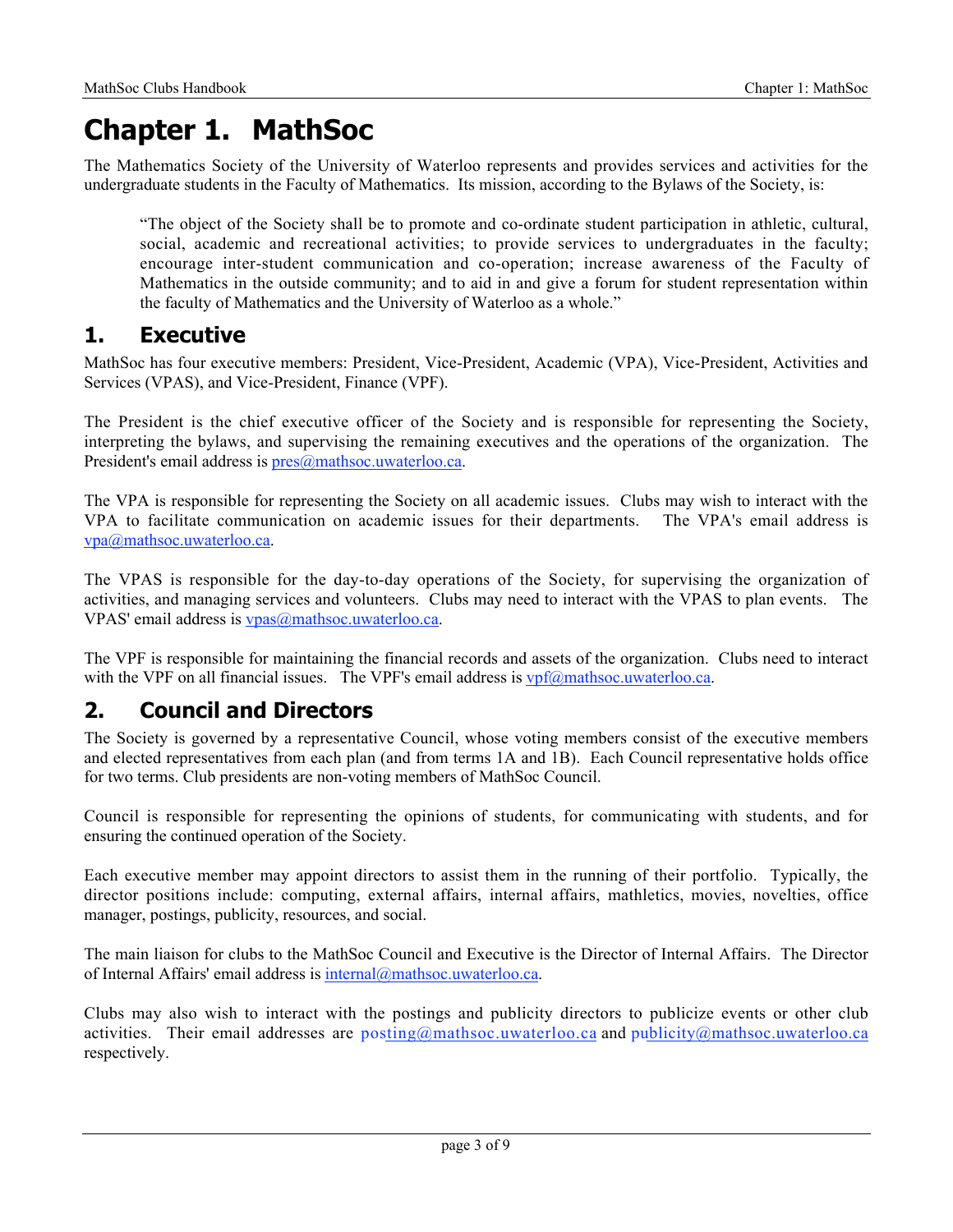#### **3. Federation of Students**

MathSoc is part of the Federation of Students according to the Federation-Societies agreement. According to the Feds website (www.feds.ca),

To serve, empower, and represent the undergraduate students of the University of Waterloo.

The Federation of Students is the official voice of University of Waterloo students. In that capacity, we undertake activities to serve and represent you, the student. Feds is run as a corporation by an executive team, which is held accountable by the elected representatives of Student Council.

Primary contacts for Clubs with the Federation of Students are the Feds Vice-President, Internal (vpin@feds.uwaterloo.ca) and the Feds Clubs Director (fedclubs@feds.uwaterloo.ca).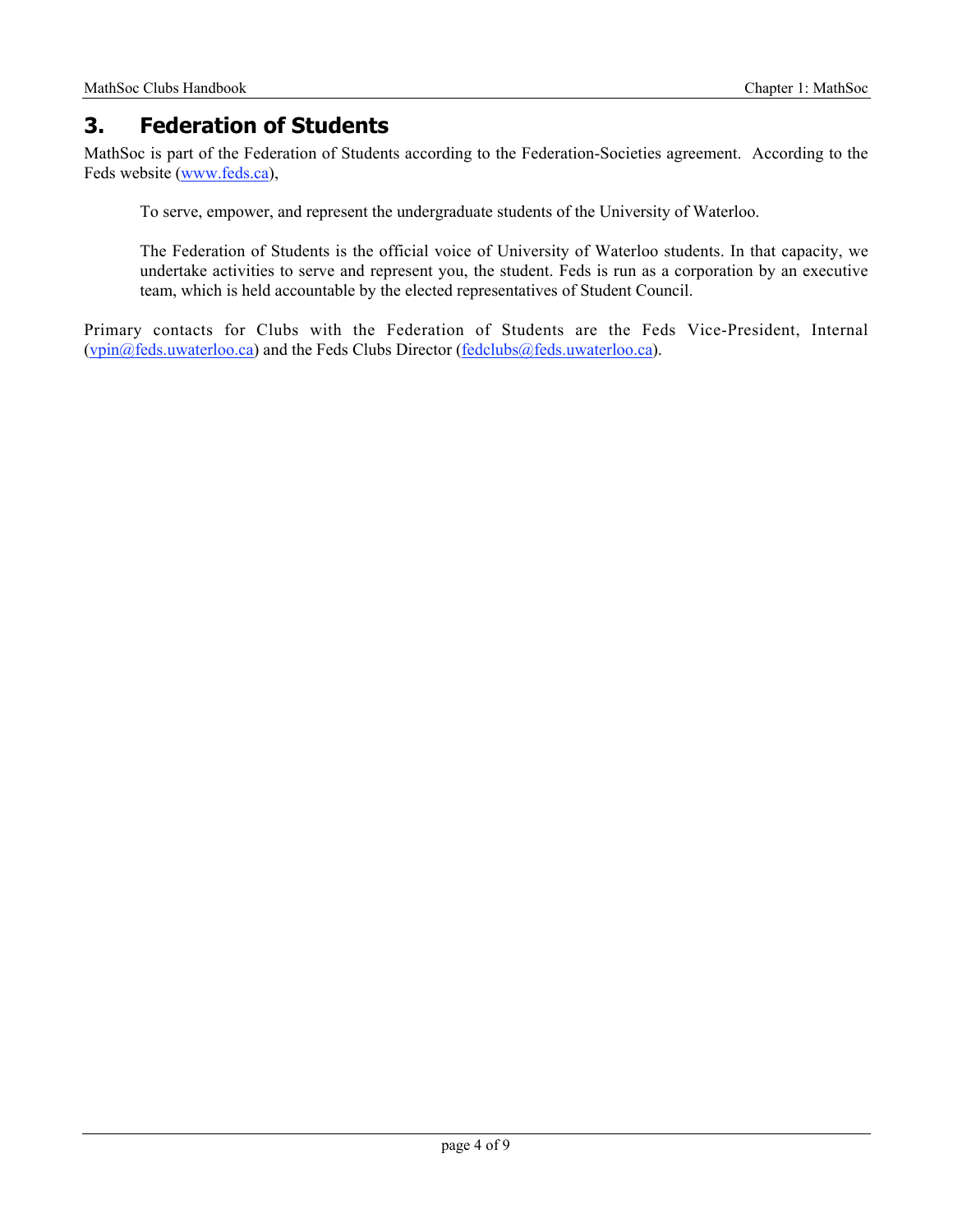# **Chapter 2. Club Responsibilities**

## **1. Clubs policy**

MathSoc clubs are governed by MathSoc Council Policy 3. (MathSoc policies are available online at http://www.mathsoc.uwaterloo.ca/Pinkbook.)

The policy provides for not more than one Club for each department or non-departmental Math programme.

Clubs failing to meet the requirements outlined in the policy may have reduced privileges or have their recognition withdrawn.

## **2. Start of term**

Within the first four weeks of each Fall term, a recognized Club must submit:

- 1. a current copy of their constitution or bylaws, if any amendments were implemented over the preceding year, a copy of which will be kept together with a copy of the constitution and bylaws of the Society;
- 2. a current list of executive members to the Director of Internal Affairs; and
- 3. a summary of the financial records for the preceding year.

Each club should also prepare a budget and funding request for MathSoc Council. This must be submitted to the VPF and presented at a meeting of MathSoc Council for approval. This must be submitted by the third week of the term. A list of the club's members must be submitted before or with the budget.

#### **3. During the term**

Each club must hold at least one public meeting for its members in each term that it receives funding from MathSoc, and this meeting must be advertised.

The MathSoc President and Director of Internal Affairs can attend and speak at all club meetings. The minutes of all clubs meetings must be submitted to the Director of Internal Affairs.

Clubs are responsible for being aware of the proceedings of MathSoc Council and for being present to speak on an issue that affects them. Club presidents are non-voting members of MathSoc Council. MathSoc class representatives have no formal connection with clubs, however clubs may encourage their members to run for class representative positions.

Clubs with offices should hold regular, posted office hours.

## **4. Constitution and bylaws**

A club's constitution governs the existence and operation of the club.

A constitution should include: a mission or object of the club; types of membership, and rights and privileges of membership; description of roles of executive members; description of a council, if applicable; regulations on elections, referenda, and recall; and financial policies. Club constitutions should also include any official affiliations.

An example of a constitution can be found at http://www.feds.uwaterloo.ca/clubs/resources/constitution.html.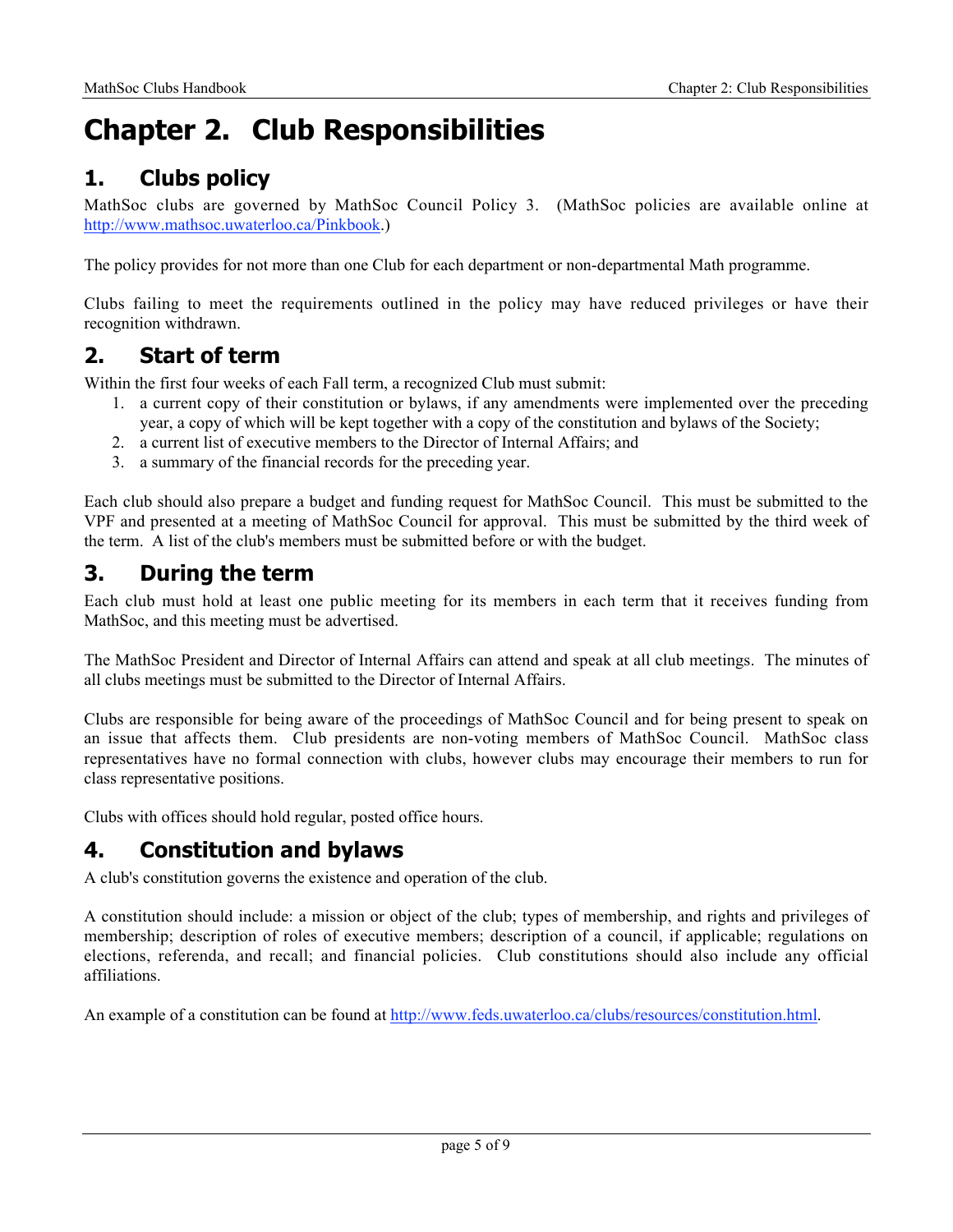# **Chapter 3. Finances**

Clubs maintain their own financial accounts, but can apply to receive funding from MathSoc. This involves submitting a budget to MathSoc and submitting reimbursement requests.

An excellent resource on club finances and budgeting can be found online at http://www.feds.uwaterloo.ca/government/officialdocuments/20012002\_fedsaccountinghb.pdf.

## **1. Budget**

Each club should also prepare a budget and funding request for MathSoc Council. This must be submitted to the VPF and presented at a meeting of MathSoc Council for approval. This must be submitted by the third week of the term. A list of the club's members must be submitted before or with the budget.

Should a club require funds beyond their initial budget allocation, they can submit a request to MathSoc Council for additional funds.

Clubs only receive reimbursement for actual expenses against their approved budget. As a result, if a club does not spend all of its budgeted money, it does not get to keep what is left over or carry that forward into a future term's budget.

#### **2. Reimbursements**

Clubs shall receive their funding following an activity upon submitting an Expense Reimbursement Form to the Vice-President, Finances. The Vice-President, Finances may dispense funds prior to an activity, but the Club must submit an Expense Reimbursement Form afterward in order to reconcile the difference.

Clubs can receive reimbursement after each expense is incurred or at the end of the term.

Reimbursements will only be made for expenses approved in the budget. If the expense is for something other than approved in the budget, the expense may not be reimbursed, at the discretion of the VPF or MathSoc Council.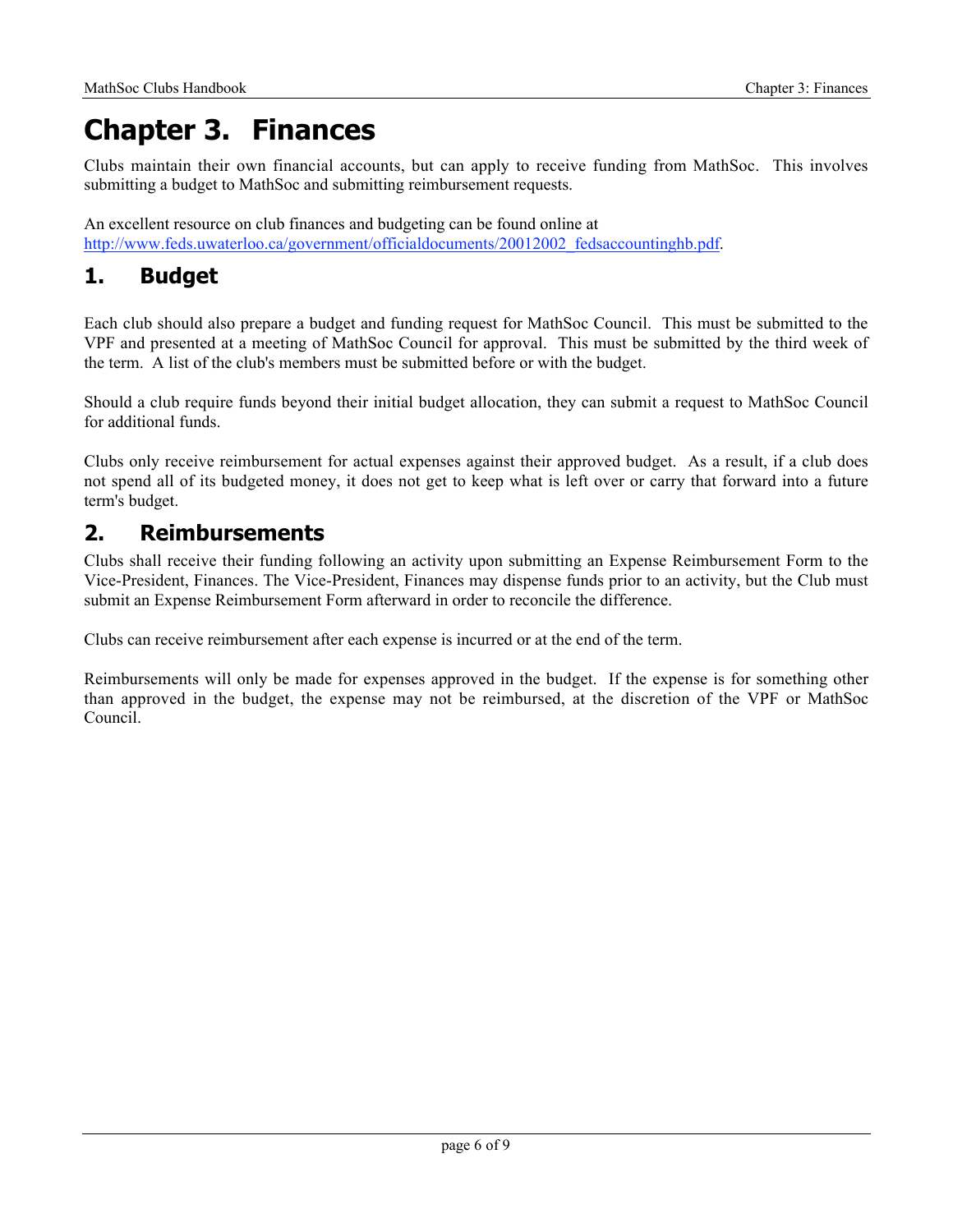# **Chapter 4. Resources**

## **1. Office keys**

Keys to clubs offices are available from the MathSoc executive. Only a limited number of keys will be issued, and only to club executive.

Keys can be requested by speaking with a MathSoc and filling out a MathSoc key request form. Once the MathSoc form is approved, a University key request form must be obtained from the Math Faculty administration. You can then take this form to Key Control in the General Services Complex (beside the Davis Centre) to get the key. Since the key is under the control of the University and is their property, you must return the key to the Math Faculty administration at the end of the term or your marks will be withheld.

#### **2. Phone, email, web site**

Clubs can arrange for phone, email addresses, and web site space with the Math Faculty. If you send this information to the MathSoc web site director (website@mathsoc.uwaterloo.ca) the information can be placed on the MathSoc web site.

#### **3. Room bookings**

#### **a. MathSoc C&D or Comfy Lounge**

The MathSoc C&D and the Comfy Lounge (MC 3001 and MC 3002) can be booked by clubs for events. Except with the permission of two MathSoc Executives, only one lounge may be booked at a time. A Lounge Booking Form must be completed and approved by a MathSoc Executive. At least 24 hours advance notice is required for booking a lounge.

The C&D Lounge can be booked between closing time and 2am, Monday to Friday, 8am to 2am, Saturday and Sunday, or at any other time at the discretion of two members of the executive. The Comfy Lounge can be booked between 6pm and 2am, Monday to Friday, 8am to 2am, Saturday and Sunday, or at any other time at the discretion of two members of the executive.

A club booking a lounge is responsible for setup and cleanup and will be held responsible for any damages.

MathSoc Council Policy 22 governs Lounge Bookings and contains more information on the booking process.

The MathSoc C&D provides catering services. More information can be found by speaking with the C&D manager during regular business hours.

#### **b. Third floor hallways**

The hallways on the third floor of MC outside MC 3001 and MC 3002 can be booked by clubs for sign-up, informational, or sales purposes. A Hallway Booking Form must be completed and submitted to MathSoc Executive.

A club booking the hallways is responsible for providing their own tables and chairs as well as setup and cleanup. However, tables and chairs are often available for use from a storage space on the third floor. Check with a MathSoc Executive to confirm availability.

MathSoc Council Policy 21 governs Hallway Bookings and contains more information on the booking process.

#### **c. MC Computer Labs**

To book a computer lab in MC, contact Lori Seuss in MC 3011B at ext. 5075.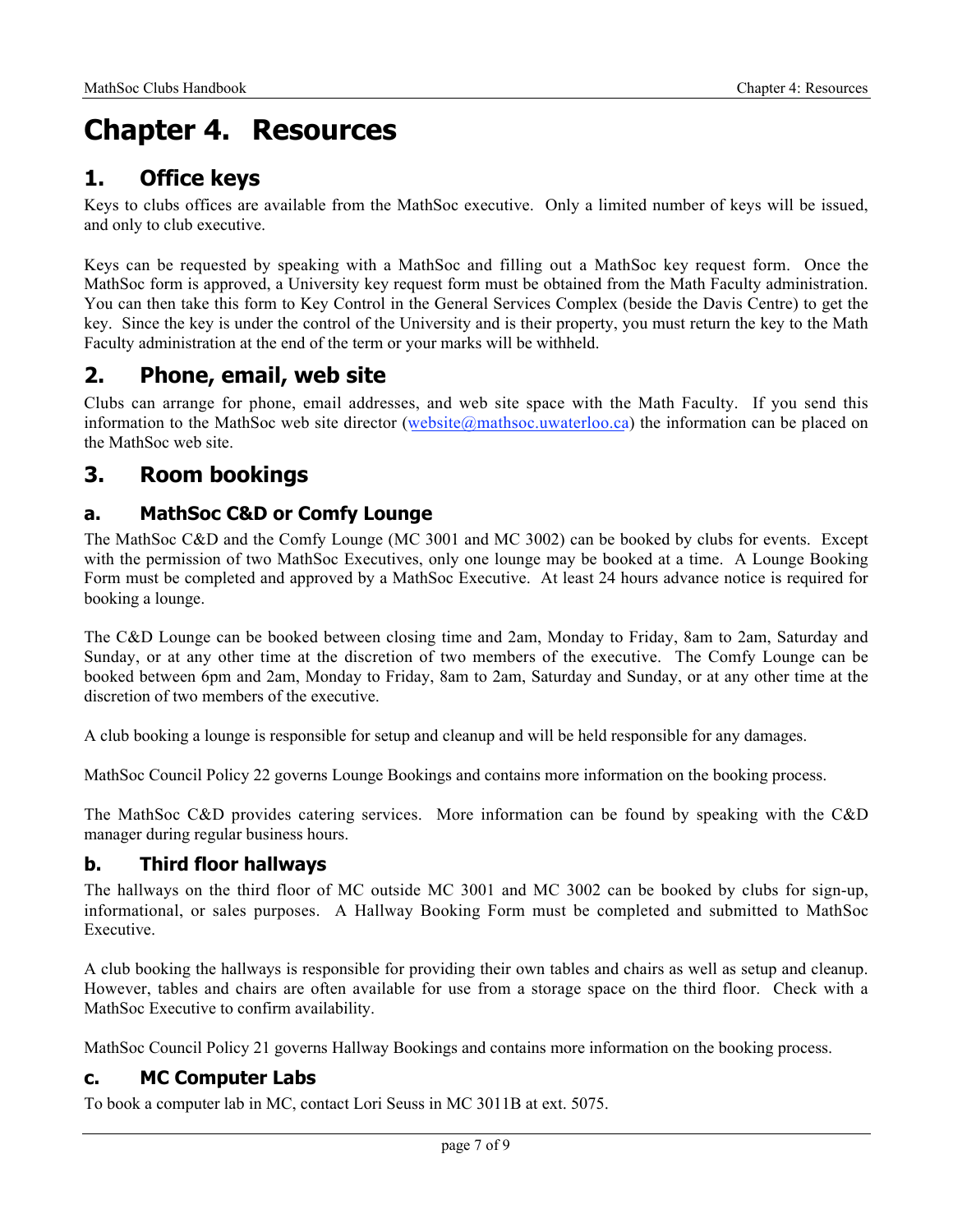#### **d. Student Life Centre**

Your club may book rooms in the Student Life Centre, including the Great Hall and the multi-purpose room through Nancy O'Neil at the Turnkey Desk. All bookings must be made in person, between the hours of 11am – 3pm, Monday – Friday. Please note that all rooms must be returned to their original state when leaving. Clubs will be charged a fee if the room is not cleaned up.

The Turnkey Desk also has VCR, TV and Student Affairs Van for rental. Please see Nancy O'Neil for more information

#### **e. University Buildings**

If your club would like to book a room on campus, that is not in the Student Life Centre, you must call the Donna Schell in the Bookings Office at (519) 888-4567 ext. 2207. You can also book the fire pits through this extension as well. You should have a copy of the confirmation (received by email) of your room booking to present to the UW Police if requested. This will clarify any problems, should there be doubt as to who actually booked a certain room.

In the event of trouble of a service nature, i.e. heat, lights etc., call Plant Operations at ext. 3793. If you have a problem of a Police/Security nature, call UW Police at ext. 4911.

#### **f. Fed Hall and The Bombshelter Pub**

To book either Fed Hall or The Bombshelter Pub venues, contact the Food Operations Manager, Mike Ulmer, of the Federation of Students at ext. 5925.

#### **g. Physical Activities Complex and Columbia Ice Fields**

To book any of the gyms, rooms, rink or playing fields, contact Jennifer Ferguson at ext. 2699.